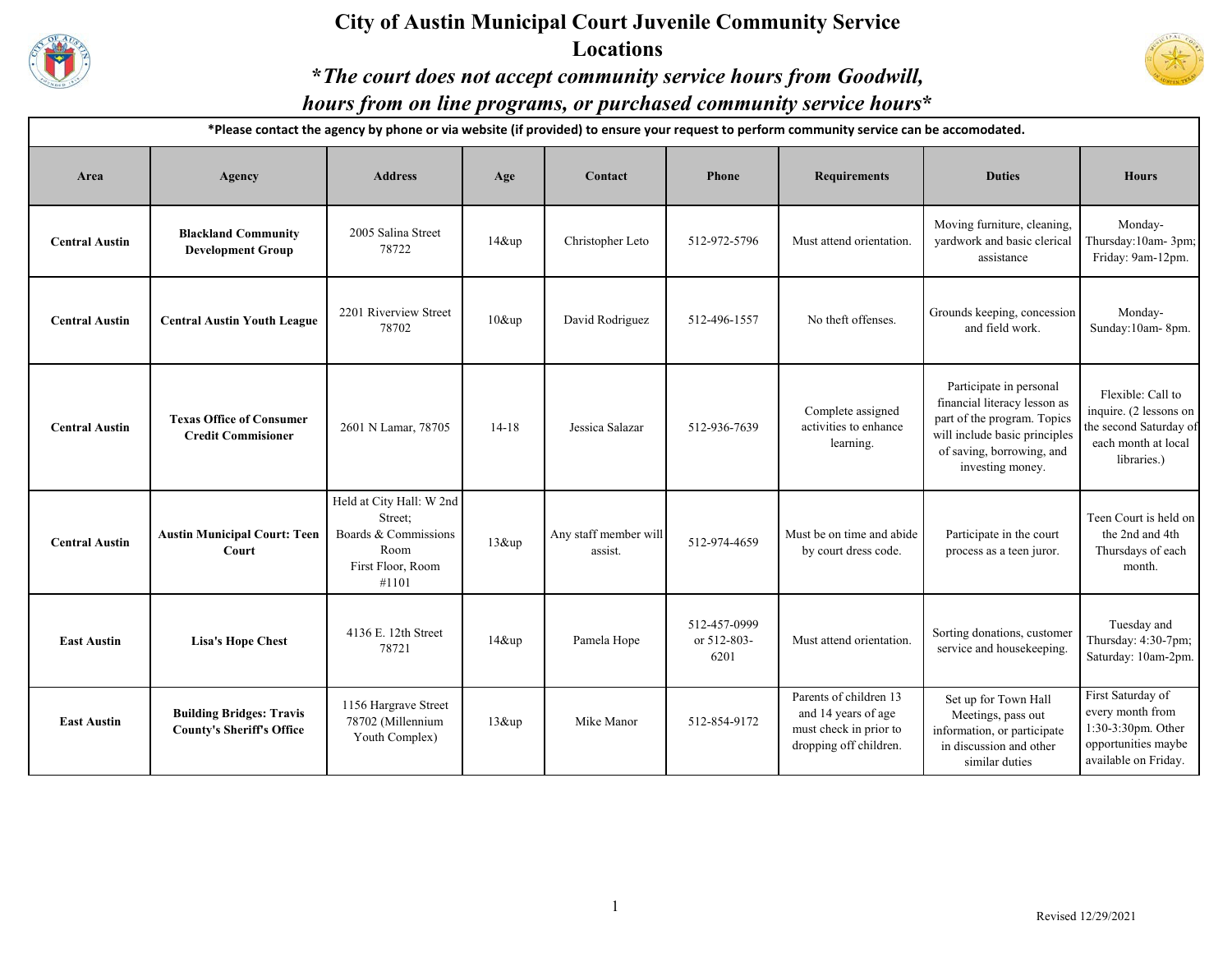

### **City of Austin Municipal Court Juvenile Community Service Locations \****The court does not accept community service hours from Goodwill, hours from on line programs, or purchased community service hours\**



| Area                        | Worksite                       | <b>Address</b>                 | Age        | Contact                                             | <b>Phone</b>                                 | <b>Requirements</b>                                                                                              | <b>Duties</b>                                                                                                              | <b>Hours</b>                                                            |
|-----------------------------|--------------------------------|--------------------------------|------------|-----------------------------------------------------|----------------------------------------------|------------------------------------------------------------------------------------------------------------------|----------------------------------------------------------------------------------------------------------------------------|-------------------------------------------------------------------------|
| <b>East Austin</b>          | <b>Yellow Bike Project</b>     | 1200 Webberville Rd.<br>78721  | 16&up      | www.austinyellowbik<br>e. org                       | 512-524-5299                                 | N/A                                                                                                              | Sort parts, organize and clean<br>shop and assist with basic<br>bike repairs.                                              | Sign up online<br>and refer to website<br>for schedule.                 |
| <b>East Austin</b>          | <b>JOI Community Outreach</b>  | 3811 East 12th Street<br>78702 | 10 & older | Breanna Bryd                                        | 348-8005                                     |                                                                                                                  | Light event set up and take<br>down at local parks and<br>community venues and<br>hanging decorations                      | Wednesdays from<br>10am-10pm. Contact<br>agency for event<br>locations. |
|                             |                                |                                |            |                                                     |                                              |                                                                                                                  |                                                                                                                            |                                                                         |
| <b>North Central Austin</b> | <b>We Are Blood</b>            | 4300 N. Lamar Blvd.            | 16 & up    | Kevin Fincher<br>volunteer@wearebl<br>ood.org       | 512-206-1189<br>volunteer@wearebl<br>ood.org | Volunteers train along other<br>volunteers for 2-3 hours.<br>Training counts towards<br>community service hours. | Serving refreshments, office<br>admin. tasks, phone calls and<br>conversing with blood donors<br>to support the blood bank | M-F 8:00am-6:00pm;<br>Sat 9am-3:30pm; Sun.<br>10:30am-3:30pm            |
| <b>North Austin</b>         | <b>Next to New Resale Shop</b> | 5435 Burnet Road<br>78756      | $13\&$ up  | Jane Calhoun<br>(females); David<br>Fridlund(males) | 512-459-1288                                 | guardian.                                                                                                        | Must arrive with a parent or Sorting, pricing basic clerical<br>work and assisting customers                               | Tuesday-Friday:<br>10am-2pm; Saturday<br>10am-2pm.                      |

Revised:12/29/2021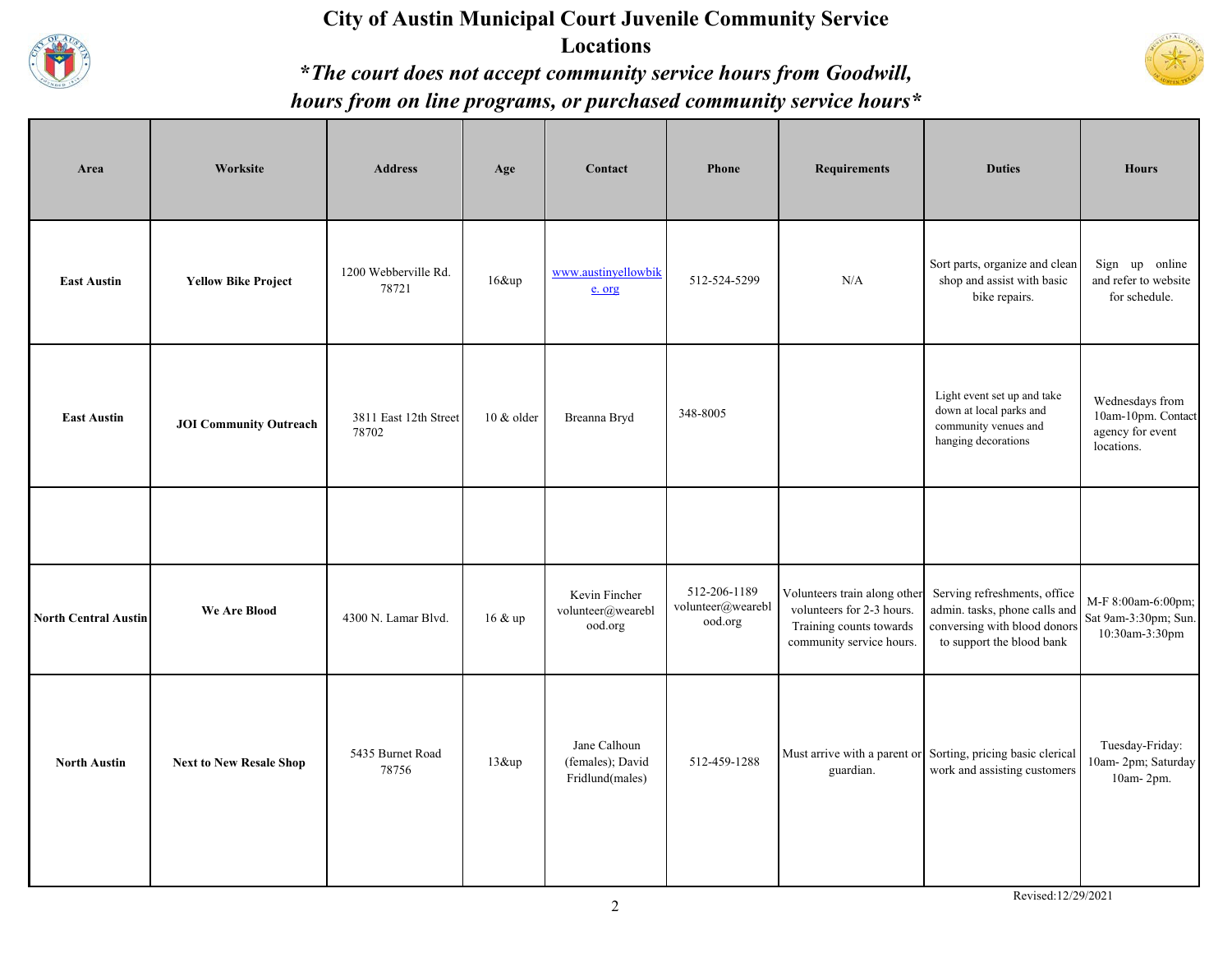

#### **City of Austin Municipal Court Juvenile Community Service Locations**



## **\****The court does not accept community service hours from Goodwill, hours from on line programs, or purchased community service hours***\***

| Area                | Agency                                                                            | <b>Address</b>                            | Age      | Contact                         | <b>Phone</b>                                         | <b>Requirements</b>                                                                      | <b>Duties</b>                                                        | <b>Hours</b>                                                            |
|---------------------|-----------------------------------------------------------------------------------|-------------------------------------------|----------|---------------------------------|------------------------------------------------------|------------------------------------------------------------------------------------------|----------------------------------------------------------------------|-------------------------------------------------------------------------|
| <b>North Austin</b> | <b>Pioneer Farms</b>                                                              | 10621 Pioneer Farms<br><b>Drive 78754</b> | $10$ &up | Jordan Anderson or<br>Mike Ward | 512-837-1215                                         | Bring bottled water and<br>wear closed toed shoes to<br>worksite                         | Farming and gardening.                                               | Hours vary. Please call<br>to set up a schedule.                        |
| <b>North Austin</b> | <b>St Louis Material Ministries</b>                                               | 7601 Burnet Road<br>78757                 | $10$ &up | Bea De La Rosa                  | 512-454-0384<br>extension 199                        | Ages 10-17. Must arrive<br>with a parent or guardian.                                    | Assist with food pantry and<br>housekeep ing.                        | Monday-Friday: 8am-<br>12pm and 1pm-6pm;<br>Saturday 8:30am-<br>11:30am |
| <b>South Austin</b> | <b>Capital Area Food Bank</b>                                                     | 8201 S. Congress<br>Avenue 78745          | $16$ &up | Kirra Hamman                    | 512-684-2140                                         | Children 17 and under must<br>be accompanied by a parent<br>or guardian.                 | Sort, inspect and package<br>donations                               | Monday-Sunday: 9am<br>12pm and 6pm-9pm.                                 |
| <b>South Austin</b> | <b>Mothers Against</b><br><b>Drunk Driving</b>                                    | 3900 S. IH 35 3225<br>78704               | N/A      | Tony Logan/Carmin<br>Castro     | 512-445-4976                                         | Must be accompanied by a<br>parent or guardian and<br>attend orientation                 | Youth are assigned duties that<br>match needs and/or strengths.      | Please call for more<br>information.                                    |
| <b>South Austin</b> | <b>Lady Bird Johnson</b><br><b>Wildflower Center</b><br>(No theft and No Assault) | 4801 LaCrosse Avenue<br>78739             | $16$ &up | Carrie McDonald                 | 512-232-0102;<br>fill out web form<br>before calling | Sign up to register online.<br>www.volgistics.com/ex/<br>portal.dll/ap?<br>AP=2010533945 | Outdoor labor and gardening.                                         | Tuesday-Friday:<br>8:30am-12pm<br>Saturday & Sunday                     |
| <b>Round Rock</b>   | <b>Round Rock Volunteer Center</b>                                                | 1099 E. Main Street<br>78664              | 10&up    | Penny Warner                    | 512-733-7625                                         | Must attend orientation.<br>\$10.00 fee.                                                 | Youth are placed with<br>services that match needs and<br>strengths. | Hours vary. Please<br>call for more<br>information.                     |
| <b>Round Rock</b>   | <b>Round Rock Area Serving</b><br>Center                                          | 1099 E. Main Street<br>78664              | 15&up    | Heather Michelle<br>Riddle      | 512-733-7625                                         | Must attend orientation.                                                                 | Sort food and clothing<br>donations.<br>Duties may vary.             | Monday-Saturday:<br>8am-4pm                                             |